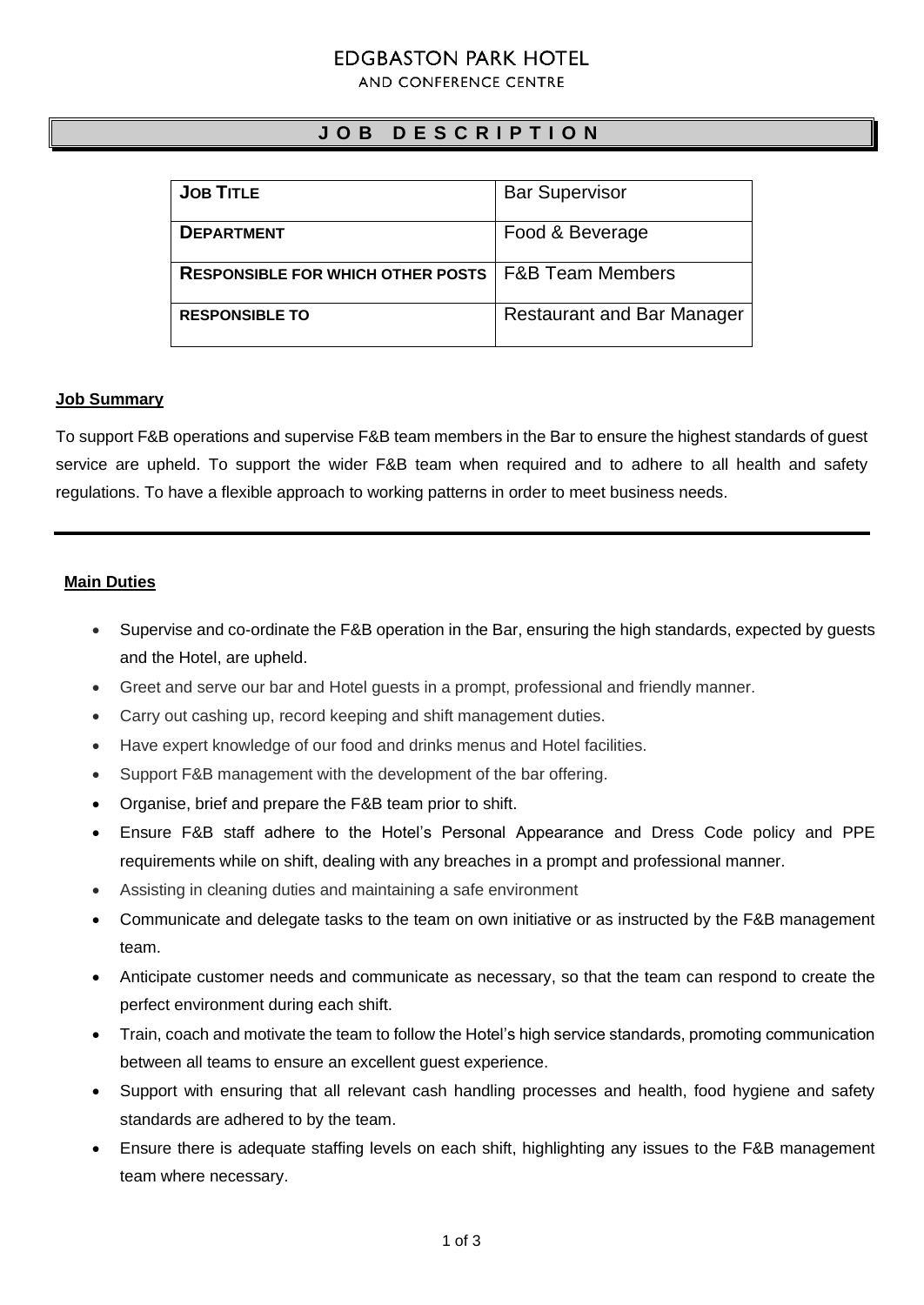- Assist the F&B management team with upselling initiatives, thinking of new and creative ideas to motivate the team to sell in a discreet and professional manner.
- Liaise with the kitchen team, to maintain standards of food quality and to accurately convey customer requirements.
- Supervise associated areas, i.e. coffee areas, delegating and assigning duties where necessary to maintain high standards of cleanliness and service.
- Ensure compliance to brand standards.
- Support the induction and 'on-the-job' training of new and casual team members.
- Support F&B management with any needs as required and assist with achieving financial targets.
- Assist in keeping operating costs to a minimum by efficient and responsible use of resources.
- Handle minor queries or complaints in a professional, timely and courteous manner, escalating to management when necessary.
- Actively promote the F&B outlets, keeping up to date with the latest menus and offerings.
- Rotate and monitor stock, ensuring food and beverage products are used prior to the best before date and that wastage is minimised.
- Liaise with F&B Management regarding stock levels.
- Ensure age requirements are met for the purchase of alcohol.
- Ensure that all food and beverage items are served at a quality and where necessary, accurately recorded.
- Operate a cash bar as and when required.
- Undertake duty management duties, when requested.
- Attend training sessions and meetings as required.
- Assist other teams where necessary and maintain good working relationships across all areas.
- Take on any other reasonable duties, or carry out requests necessary to assist in the smooth running of the Hotel and deliver the highest standard of service.

### **General Requirements**

- Build and maintain effective working relationships across the Hotel.
- Present a professional image of the Hotel to guests.
- Respond professionally and pro-actively to any guest queries.
- Actively support and demonstrate the Hotel culture and values.
- Adhere to all Hotel policies, procedures and processes.
- Comply with statutory requirements regarding the workplace such as employment law, health and safety, hygiene, fire prevention, GDPR etc.
- Act with integrity and in the interests of the Hotel at all times.